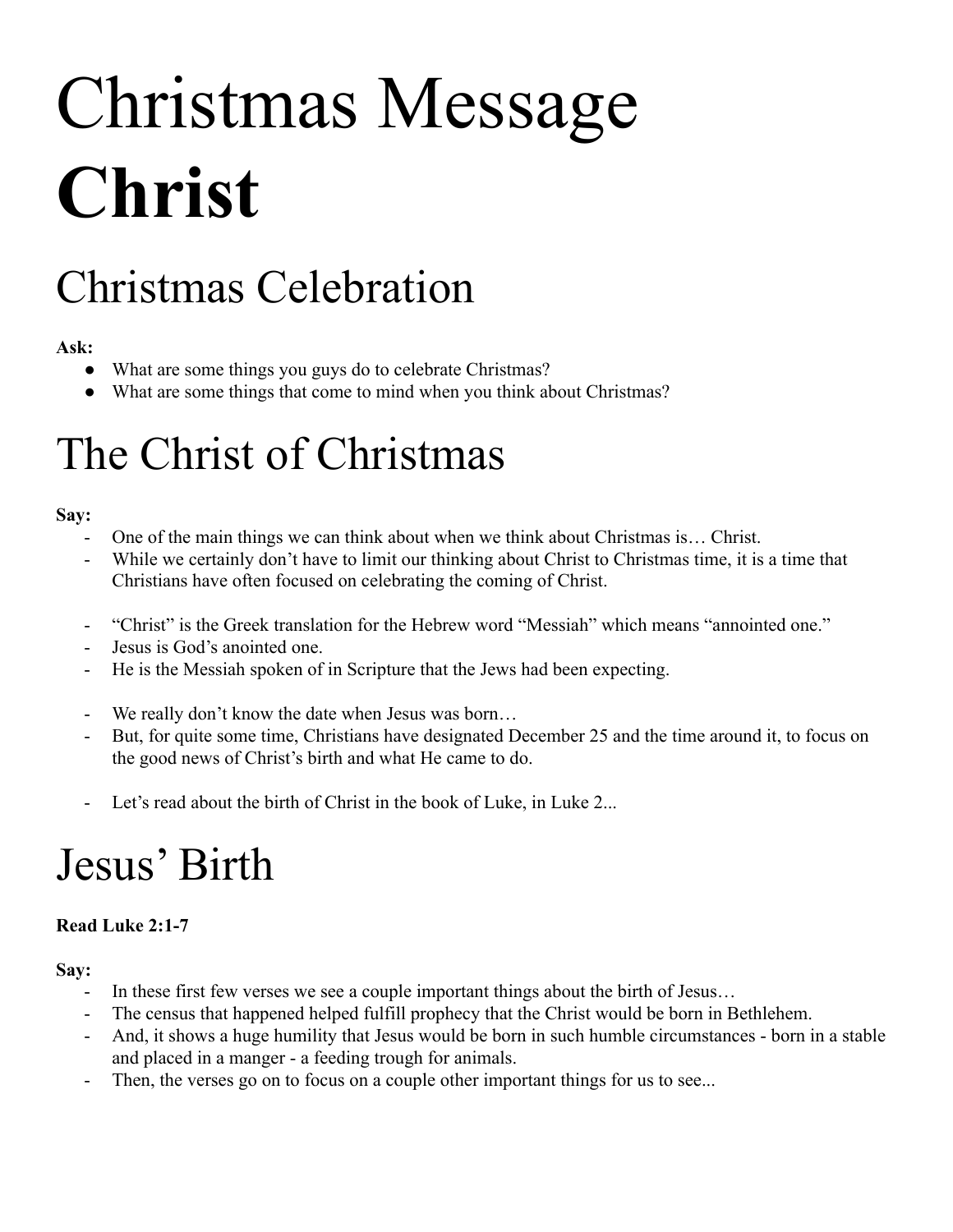# Announcement to Shepherds

### **Read Luke 2:8-14**

#### **Say:**

- An angel of God came and announced Jesus' birth to shepherds who were watching their sheep nearby.
- While we see in Matthew that wise men also came with expensive gifts, here we see that the announcement from the angels was made to shepherds.
	- Shepherds would maybe even have been looked down on by people because of their job.
	- This can help show that Jesus came for all types of people not just powerful or well off people.
- The angel said he brought good news about a Savior who was born Christ the Lord.
- This was good news about the Savior, Christ the Lord being born!
- Then a huge company of angels appeared and praised God saying: "Glory to God in the highest, and on earth peace among those with whom he is pleased!" *(v14, ESV)*
- Let's read on to see a few more important things we can see around Jesus' birth...

# Shepherds' Response

### **Read Luke 2:15-20**

**Ask:** What was the sheperd's response?

### **Say:**

- They went quickly to see what the angel had talked about… and found it just like they were told.
- After they had seen, they told others about what they had been told about the child who was born they told others what they had been told about Jesus being the Savior - Christ.
- And, they glorified and praised God for what they had seen and heard.

# Why Is Christ and His Coming Important?

### **Say:**

- So why is Christ and His coming an important thing and how should we respond?...
- First, here is why Christ and His coming is so important...
	- From what the Bible says about Christ, we see that…
	- He is the Son of God who came to earth in the flesh. (John 1 says that the Word was God and became flesh and dwelt among us.)
	- He was born by a virgin, supernaturally by the Holy Spirit.
	- He was fully God and fully man.
	- As the perfect, sinless man and Son of God, He lived a perfect life.
	- He taught that He was the way, truth, and life.
	- He is the way for people to come to God the Father and have eternal life.
	- He died on a cross to pay for sin.
	- Three days later, He rose again from the dead and continues to live.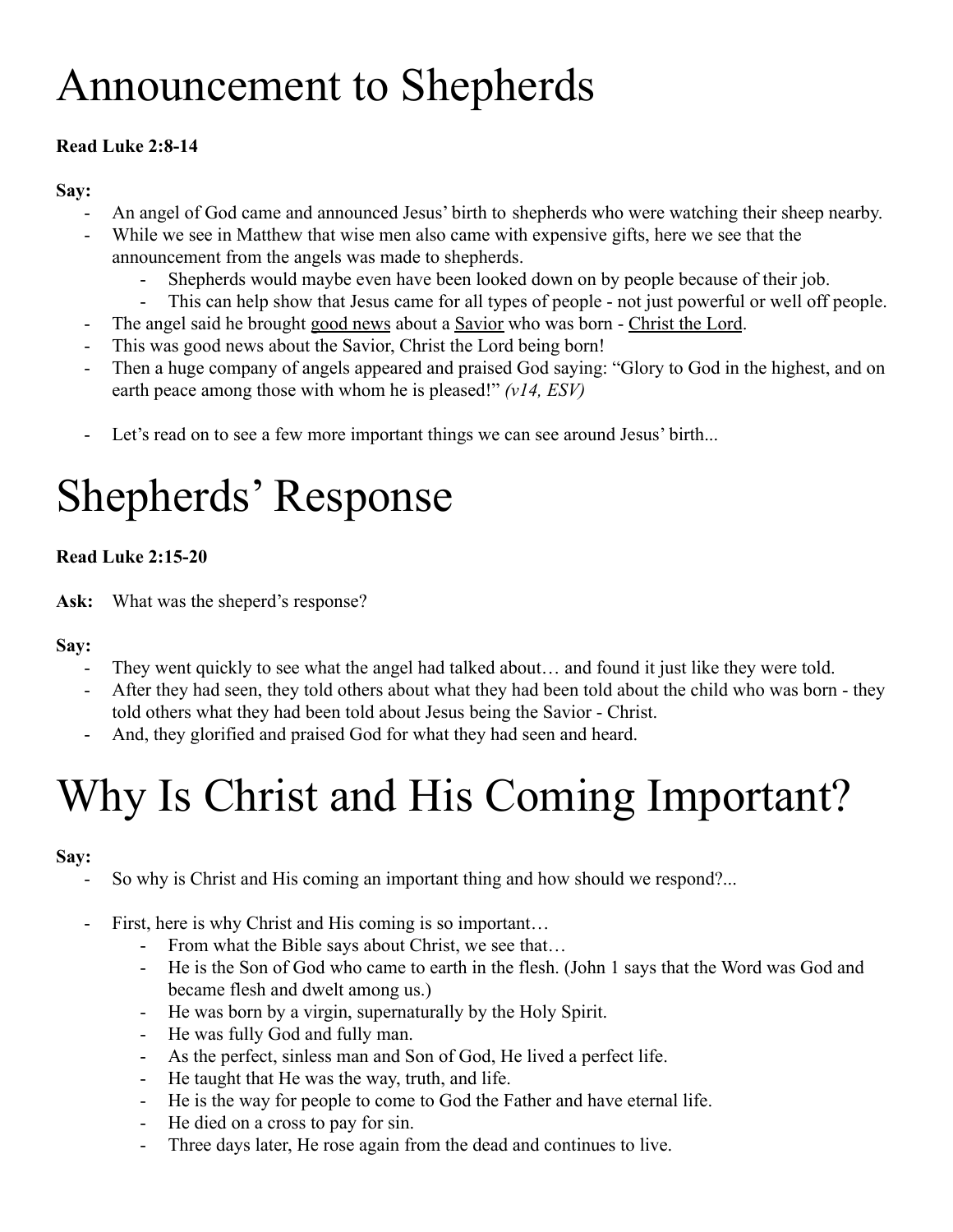- He offers forgiveness of sin and eternal life for all who believe in Him as their Savior.
- As John 3:16 says: "For God so loved the world that He gave His only Son so whoever believes in Him can have eternal life."
- He is coming again.
- Those who reject Him will be judged with eternal punishment.
- All those who trust in Him will be saved from sin and have eternal life.
- His coming as Savior is good news for all those who believe.
	- From looking at Scripture, we see that it is those who believe in Jesus as their Savior who are saved from their sin.
	- They can have peace with God, because of their sin being paid for.
	- They can have forgiveness from their sin and eternal life with Him.

## How Should We Respond?

#### **Say:**

- So, how should we respond to the good news of Christ's coming and what He came to do?...
- If you have believed in Jesus as your Savior for the first time today, then...
	- "Run to Jesus" similar to how the shepherd quickly went to see what the angel had announced.
	- Go to Jesus and trust Him as your Savior and Lord.
	- Ask him to forgive you for your sin and trust that His death on the cross paid the penalty for sin.
	- And, live for Him as your Lord.
	- If anyone has believed in Jesus to save you from your sins tonight, or if you have question, please talk to one of the leaders or your parents tonight!
- The angels praised God and said glory to God after sharing the good news about Jesus' birth.
- And the shepherds gave praise and glory to God because of what they had seen and heard...
- Whether you have trusted Jesus as Savior for the first time tonight or have trusted Him before...
	- Thank and praise God for the good news of His Son, Jesus, the Christ who came as a Savior.
	- And, like the shepherds shared what they had heard about Jesus who was announced to be the Christ, we can help share about Jesus with others.
	- Think about and take opportunity to share the good news about who Christ is and what He came to do!

# Closing

### **Say:**

- Christmas can be a special time for us to celebrate the coming of Christ!
- We can celebrate that Christ has come to bring salvation.
- And we can remember that Christ is coming again and that all who trust in Him are saved from sin for eternal life.
- While Christmas is often a special time to celebrate His coming and saving by grace, we should with His help - love, follow, trust and serve Christ all the time!